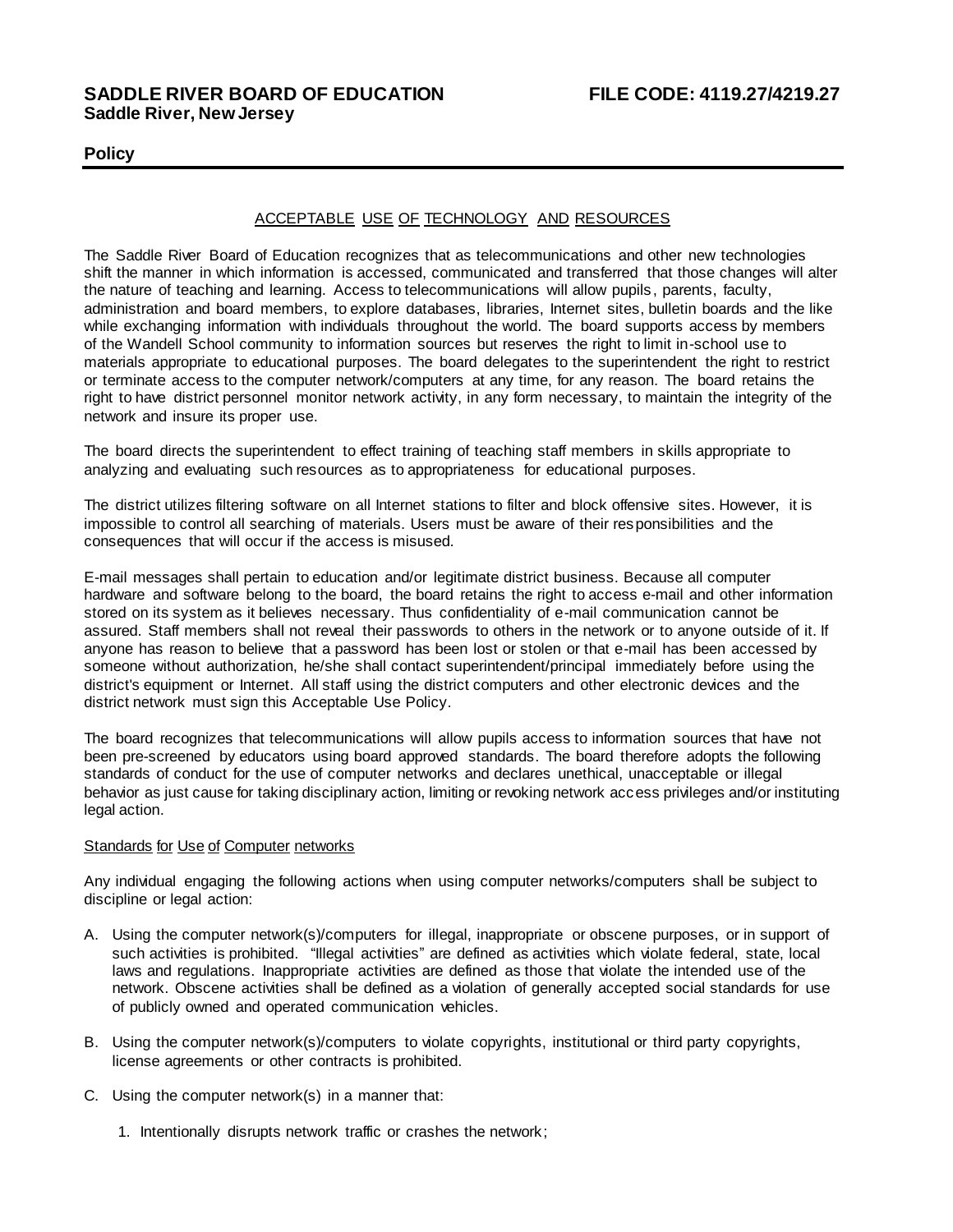## ACCEPTABLE USE OF TECHNOLOGY AND RESOURCES (continued)

- 2. Degrades or disrupts equipment or system performance;
- 3. Uses the computing resources of the school district for commercial purposes, financial gain or fraud;
- 4. Steals data or other intellectual property;
- 5. Gains or seeks unauthorized access to the files of others or vandalizes the data of another user;
- 6. Gains or seeks unauthorized access to resources or entities;
- 7. Forges electronic mail messages or uses an account owned by others;
- 8. Invades privacy of others;
- 9. Posts anonymous messages;
- 10.Possesses any data which is a violation of this policy;
- 11.Engages in other activities that do not advance the educational purposes for which computer network/computers are provided.

### Violations

- A. Individuals violating this policy shall be subject to the consequences and other appropriate discipline which includes but is not limited to:
	- 1. Required supervision of network use under direct supervision;
	- 2. Suspension of network privileges:
	- 3. Revocation of network privileges:
	- 4. Suspension of computer privileges:
	- 5. Revocation of computer privileges;
	- 6. Legal action and prosecution by the authorities.

## Software Copyright

All employees shall strictly adhere to the copyright laws of the United States. No software shall be copied and/or distributed except in accordance with these laws. All software placed on media workstations or any network for which there is public access shall be copy protected.

#### Computer Laboratories

The board may provide computer laboratories where clusters of computers and computer peripherals are available. When computer laboratories are provided, they shall be accessible to all teachers and pupils who have a defined educational need for computing facilities.

#### Broadcast Rights and Copyrights

The board specifically retains the broadcast rights and copyrights to all materials created by employees of the board as part of their responsibilities to the board. Any financial remuneration for the use of such materials shall be retained by the board and specifically dedicated to enhance technology used as part of the educational program.

#### **Computer Security**

The superintendent shall develop security procedures to include, but not be limited to, the following areas:

A. Physical Security of Equipment

All computer equipment shall be maintained in a secure manner appropriate to its

- B. Data Security
	- 1. Back-up procedures for system files, libraries, and data shall be practiced in a timely fashion;
	- 2. Disaster recovery plans shall be kept up-to-date at all times;
	- 3. Password protection shall be in place and updated periodically.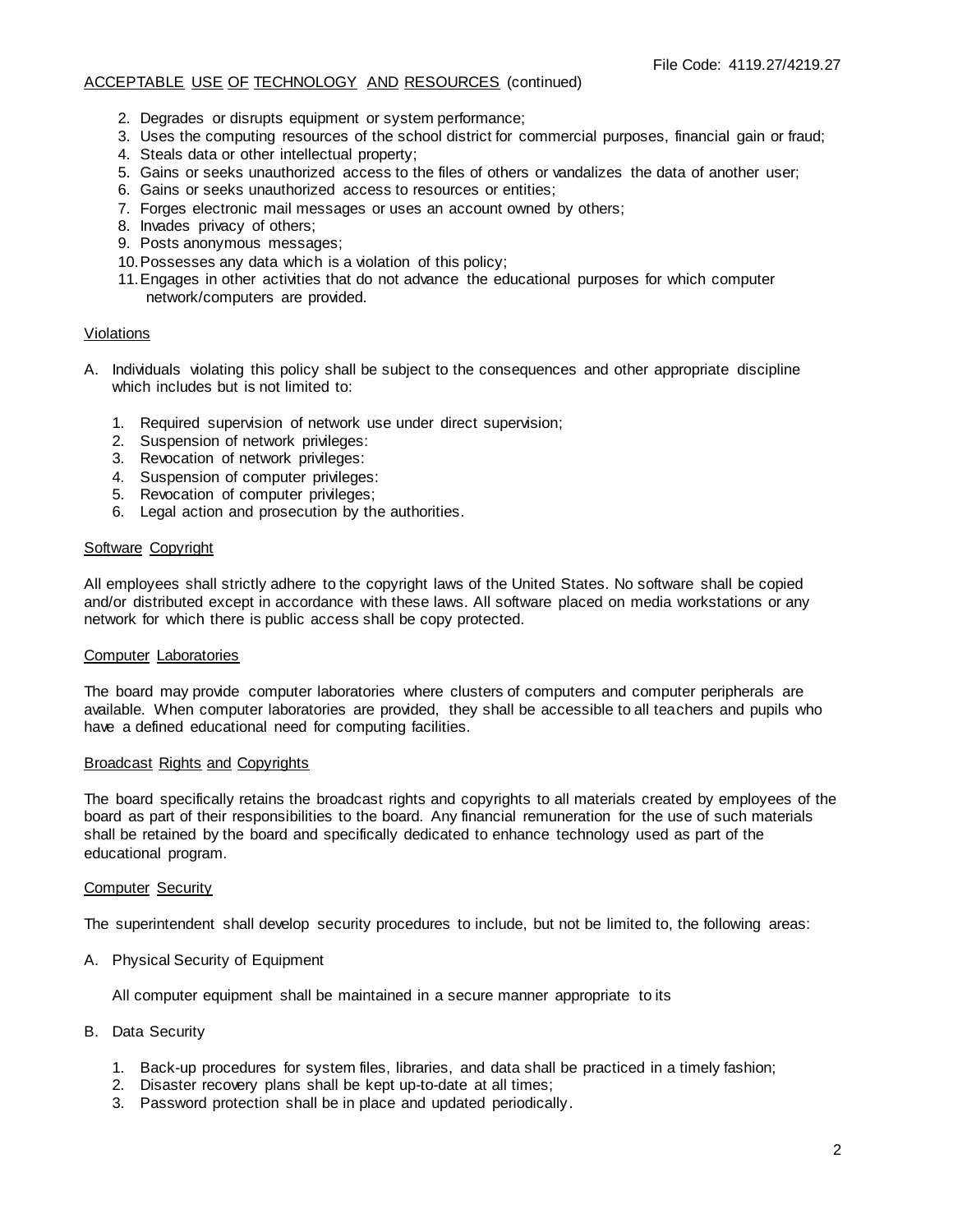## ACCEPTABLE USE OF TECHNOLOGY AND RESOURCES (continued)

C. Resource security shall be in place to prevent unauthorized access to system files, libraries and data.

### Employee Training

All new employees having access to computers and information systems as part of their job responsibilities will be trained in the proper security procedures outlined above. All employees having access to computers and information systems as part of their job responsibilities will be kept up-to-date on current security procedures for equipment and data.

## Transaction Audit Trail

Appropriate procedures will be maintained in order to monitor system activity and users as necessary.

## Use of Facsimile (FAX Machines)

Fax machines provide a useful means of communicating and shall be subject to the same rules that apply to the use of telephones. All incoming faxes shall be considered confidential mail. No disclosure of the contents of any fax shall be made except to the individual for whom the fax is intended. Any individual violating this confidentiality shall be subject to discipline as provided by the policies and regulations of the board.

| Adopted:             | December 2008 |
|----------------------|---------------|
| NJSBA Review/Update: | April 2014    |
| Readopted:           | December 2014 |

Key Words

Acceptable Use, E-mail, Internet, Technology, Website, World Wide Web

| Legal References: N.J.S.A. 2A:38A-1 et seq. | Computer System                                                                     |
|---------------------------------------------|-------------------------------------------------------------------------------------|
| N.J.S.A. 2C:20-25                           | Computer Related Theft                                                              |
| N.J.S.A. 18A:7A-10                          | NJQSAC                                                                              |
| N.J.S.A. 18A:36-35                          | School Internet websites; disclosure of certain student<br>information prohibited   |
| N.J.S.A. 18A:36-39                          | Notification by school to certain persons using certain<br>electronic devices; fine |
| N.J.A.C. 6A:30-1.1et seq.                   | Evaluation of the Performance of School Districts                                   |
|                                             |                                                                                     |

17 U.S.C. 101 - United States Copyright Law

47 U.S.C. 254(h) - Children's Internet Protection Act

## **Possible**

| Cross References: *2224 | Nondiscrimination/affirmative action                            |
|-------------------------|-----------------------------------------------------------------|
| *3570                   | District records                                                |
| $*4111.1$               | Nondiscrimination/affirmative action                            |
| 4119.2/4219.1           | Harassment, intimidation and bullying                           |
| *4119.21                | Conflict of interest                                            |
| *4119.22                | Conduct and dress                                               |
| *4119.23                | Employee substance abuse                                        |
| *4119.26/4219.26        | Electronic communication                                        |
| *4131/4131.1            | Staff development, inservice education, visitation, conferences |
| $*4211.1$               | Nondiscrimination/affirmative action                            |
| *4219.21                | Conflict of interest                                            |
| *4219.22                | Conduct and dress                                               |
| *4219.23                | Employee substance abuse                                        |
| *4231/4231.1            | Staff development, inservice education, visitation, conferences |
| *5125                   | Student records                                                 |